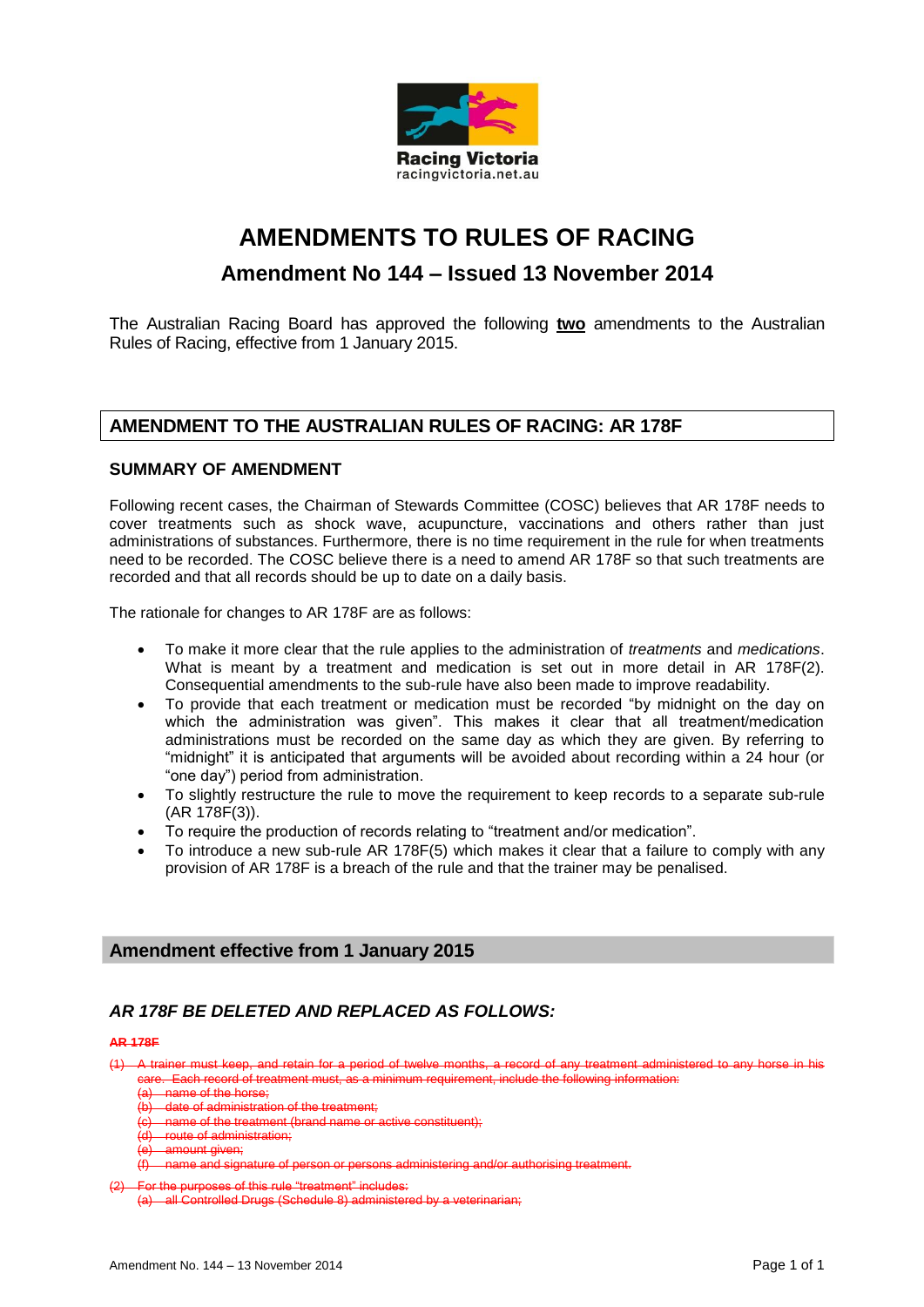including those listed in AR 178C(2)<br>escribed and/or dispensed by a vete

- all Prescription Only Medicines (Schedule 4), prescribed and/or dispensed by a veterinarian for off-label use;<br>all\_injectable\_veterinary\_medicines\_(intravenous,\_intramuscular,\_subcutaneous,\_intra-articular)\_not\_already. all injectable veterinary medicines (intravenous, intramuscular, subcutaneous, intra-articular) not already included above;<br>all Phar
- all Pharmacist Only (Schedule 3) and Pharmacy Only (Schedule 2) medicines;<br>all veterinary and other medicines containing other scheduled and unschedule
- (f) all veterinary and other medicines containing other scheduled and unscheduled prohibited substances;
- all alkalinising agents;
- all herbal preparations.

#### directed by the Stewards, a person, including a trainer  $t$  rent kept in accordance with AR 178F(1):

- (a) immediately following the issue of the Stewards' direction;<br>(b) at any other time as required by the Stewards
- at any other time as required by the Stewards.

#### [AR 178F(3) deleted and replaced 1/9/13]

AR 178F

A trainer must record treatment and medication administered to each horse in his or her care by midnight on the day on which the administration was given, and each record must include the following information:

- 
- (a) the name of the horse;<br>(b) the date and time of ad (b) the date and time of administration of the treatment or medication;<br>(c) the name of the treatment or medication administered (brand name
- the name of the treatment or medication administered (brand name or active constituent);
- (d) the route of administration including by injection, stomach tube, paste, topical application or inhalation);<br>(e) the amount of medication given (if applicable);
- $\overline{(e)}$  the amount of medication given (if applicable);<br>(f) the duration of a treatment (if applicable);
- the duration of a treatment (if applicable);
- (g) the name and signature of person or persons administering and/or authorizing the administration of the treatment or medication.

#### (2) For the purposes of this rule:

| (a) | "treatment" includes:                      |                                                                                                     |  |
|-----|--------------------------------------------|-----------------------------------------------------------------------------------------------------|--|
|     | ( <u>i)</u>                                | shock wave therapy:                                                                                 |  |
|     | $\overline{(\mathbf{ii})}$                 | acupuncture (including laser treatment);                                                            |  |
|     |                                            | chiropractic treatment:                                                                             |  |
|     | $\frac{\overline{(iii)}}{(\overline{iv})}$ | the use of any electrical stimulation device (including transcutaneous electrical nerve stimulation |  |
|     |                                            | <u>(TENS)):</u>                                                                                     |  |
|     | <u>(v)</u>                                 | magnetic field therapy;                                                                             |  |
|     | $\frac{\overline{(vi)}}{\overline{(vii)}}$ | ultrasound:                                                                                         |  |
|     |                                            | any form of oxygen therapy, including hyperbaric oxygen therapy; and                                |  |
| (b) |                                            | "medication" includes:                                                                              |  |
|     | (i)                                        | all Controlled Drugs (Schedule 8) administered by a veterinarian;                                   |  |
|     | (ii)                                       | all Prescription Animal Remedies (Schedule 4), including those listed in AR 178C(2);                |  |
|     | (iii)                                      | all Prescription Only Medicines (Schedule 4), prescribed and/or dispensed by a veterinarian for     |  |
|     |                                            | off-label use:                                                                                      |  |
|     | (iv)                                       | all injectable veterinary medicines (intravenous, intramuscular, subcutaneous, intra-articular) not |  |
|     |                                            | already included above:                                                                             |  |
|     | $(\vee)$                                   | all Pharmacist Only (Schedule 3) and Pharmacy Only (Schedule 2) medicines:                          |  |
|     | (v <sub>i</sub> )                          | all veterinary and other medicines containing other scheduled and unscheduled prohibited            |  |
|     |                                            | substances:                                                                                         |  |
|     | (vii)                                      | all alkalinising agents;                                                                            |  |
|     | (viii)                                     | all herbal preparations.                                                                            |  |

(3) All records required to be kept in accordance with this AR 178F must be retained by the trainer for not less than two years.

(4) When requested, a trainer must make available to the Stewards the record of any administration of a treatment and/or medication required by sub-rule (1).

(5) A trainer who fails to comply with any provision of AR 178F commits a breach of this Rule and may be penalised.

[deleted and replaced 01/01/15]